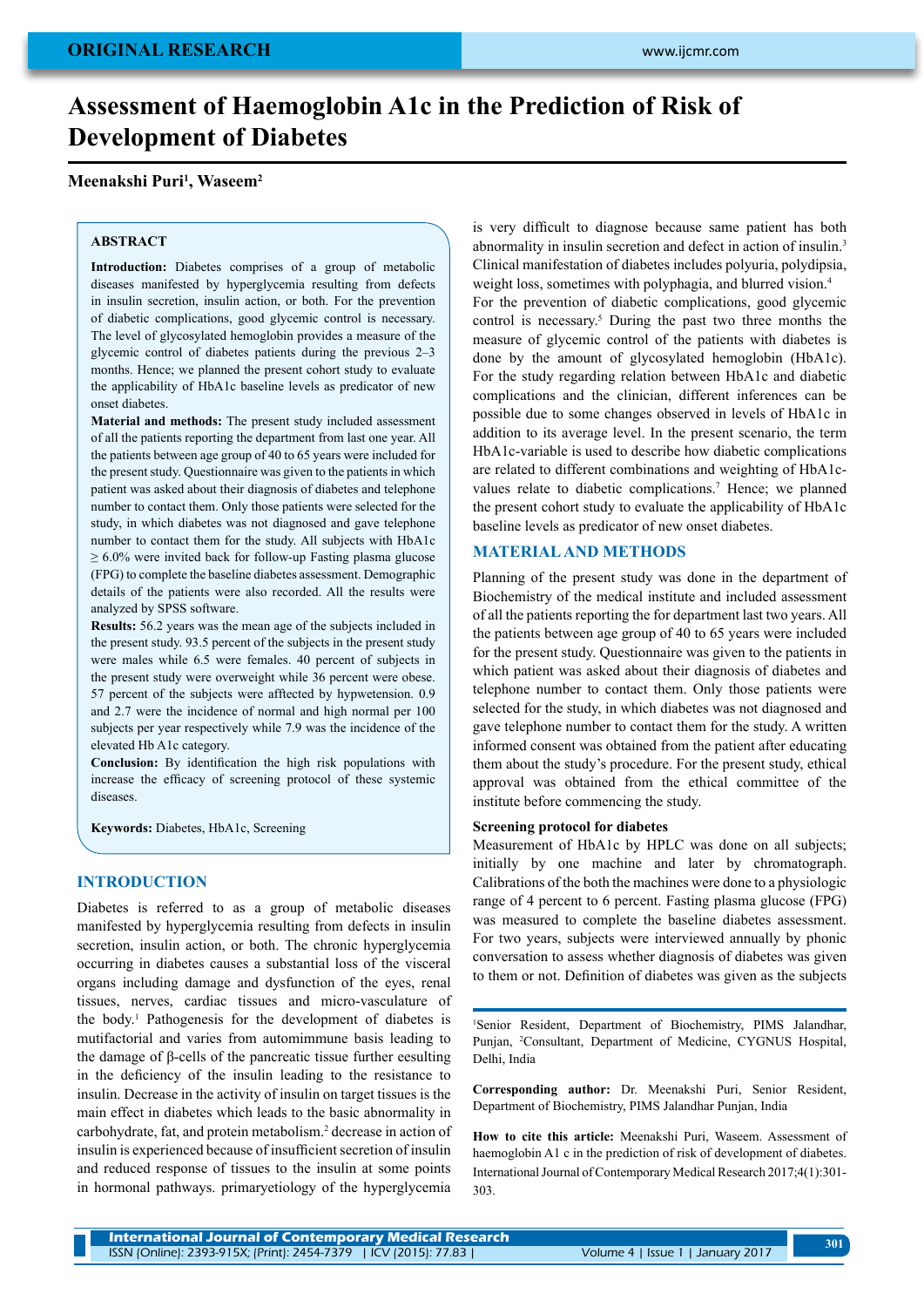with HbA1c  $\geq$  7.0% or FPG  $\geq$  7.0 mmol/L (126 mg/dl).

## **Statistical analysis**

Demographic details of the patients were also recorded. All the results were analyzed by SPSS software. Chi-square test, student t test and multi-variate analysis were used for the assessment of level of significance. P-value of less than 0.05 was considered as significant.

## **RESULTS**

Demographic details of the patients is highlighted in Table 1. Mean age of the subjects included in the present study was 56.2 years. 93.5 percent of the subjects in the present study were males while 6.5 were females. 40 percent of subjects in the present study were overweight while 36 percent were obese. 57 percent of the subjects were afftected by hypwetension. Table 2 and Figure 1 shows the incidence of diabetes in subjects on the basis of baseline HbA1c characteristic. 0.9 and 2.7 were the incidence of normal and high normal per 100 subjects per year respectively while 7.9 was the incidence of the elevated Hb A1c category.

## **DISCUSSION**

One of the potential useful interventions is the systematic screening for diabetes because diabetes is one of the prevalence and frequently affecting disease with high morbidity.<sup>8</sup> Still conflicts exists regarding the recommendations from professional organizations regarding diabetes screening, with some organizations failing to support diabetes screening, and others recommending screening all patients 45 and over every 3 years.<sup>9</sup> The significance of the HbA1c as a risk factor can be underestimated due to the fact that most of the studies used the baseline values of HbA1c<sup>10</sup> Equal weightage is given to all the historic HbA1c measurements by the updated mean value of HbA1c due to which considerable underestimation is given to the importance of glycaemic control.<sup>11</sup> Hence; we planned the present cohort study to evaluate the applicability of HbA1c baseline levels as predicator of new onset diabetes.

In the present study, we observed thatHbA1c strongly predicts the development of diabetes among the subjects undergoing screening. Our results were in correlation with the results obtained by Edelman et al who observed similar findings in their study.12 Edelman et al assessed the frequency of occurrence of new cases of diabetes among the patients visiting the health care centre. They planed the study to evaluate the haemoglobin A1c (HbA1c) values and to assess whether over the three years of observation period, the levels of HbA1c would allow risk stratification for development of diabetes in the patients. The three year follow-up study was conducted by them which was a prospective cohort in nature and was conducted at Department of Veterans Affairs Medical Center (VAMC). A total of 1253 subjects were rolled in their study which ages between 45 to 64 years and were scheduled to visit at the VAMC. Screening was carried for the presence of diabetes by measuring the HbA1c values. For the measurement of fasting plasma glucose (FPG), invitation was given to all the subjects with  $HbA1c \geq$ 6.0% (normal, 4.0% to 6.0%) The only significant predictors found in the present study of multivariate regression model, which were found to be associated with onset of diabetes, were

| <b>Parameter</b>                                    |            | Value (%) |
|-----------------------------------------------------|------------|-----------|
| Mean age (years)                                    |            | 56.2      |
| Gender (% of individual)                            | Male       | 93.5      |
|                                                     | Female     | 6.5       |
| BMI (% of individuals)                              | Normal     | 24        |
|                                                     | Overweight | 40        |
|                                                     | Obese      | 36        |
| Hypertension (% of individuals)                     |            | 57        |
| <b>Table-1:</b> Demographic details of the patients |            |           |

| <b>Hb A1c category</b>                                                     | Incidence per 100 persons / year |  |
|----------------------------------------------------------------------------|----------------------------------|--|
| Normal                                                                     | 09                               |  |
| High normal                                                                | 2.7                              |  |
| Elevated                                                                   | 79                               |  |
| <b>Table-2:</b> Incidence of diabetes in subjects on the basis of baseline |                                  |  |
| HbA1c characteristic                                                       |                                  |  |



Incidence per 100 persons / year

**Figure-2:** Incidence of diabetes in subjects on the basis of baseline HbA1c characteristic

baseline HbA1c and baseline body mass index (BMI). From the results, they concluded that development of diabetes in subjects can be predicted by HbA1c.<sup>12</sup> Analysis of data from the Juvenile Diabetes Research Foundation continuous glucose monitoring (CGM) was done by Thomas et al. they extracted al the information regarding various parameters which were integrated in the GPM and analysed. They assessed a total of 108 subjects and observed a significant reduction in the values of HbA1c from 7.4% to 7.0% which was also accompanied by a downfall in the values of glycemia from 164 to 156 mg/dl. This was followed a significant decline in the GRP from 3.3 to 2.7; this decrease by 18.2% was significantly larger than that in HbA1c by 8.6%. This observation was supported by the change in the individual's GPMs/ GRPs. Also, the showed and demonstrated the effect of high glycemic variability on GPM/ GRP. From the results, they concluded that a long term study is required for validation of such models.13 In a study conducted by Lind et al, assessment of the risk of development of diabetes was done along with its association with mean HbA1c. They tested several different HbA1c variables along with profiles to assess their long term effect. They compared the updated mean HbA1c values of predicate variables. In comparison with the updated mean HbA1c values, the predicative values of HbA1c differed considerably. From the results, they concluded that in prevention of diabetic complications, good glycemic control plays a crucial role.14